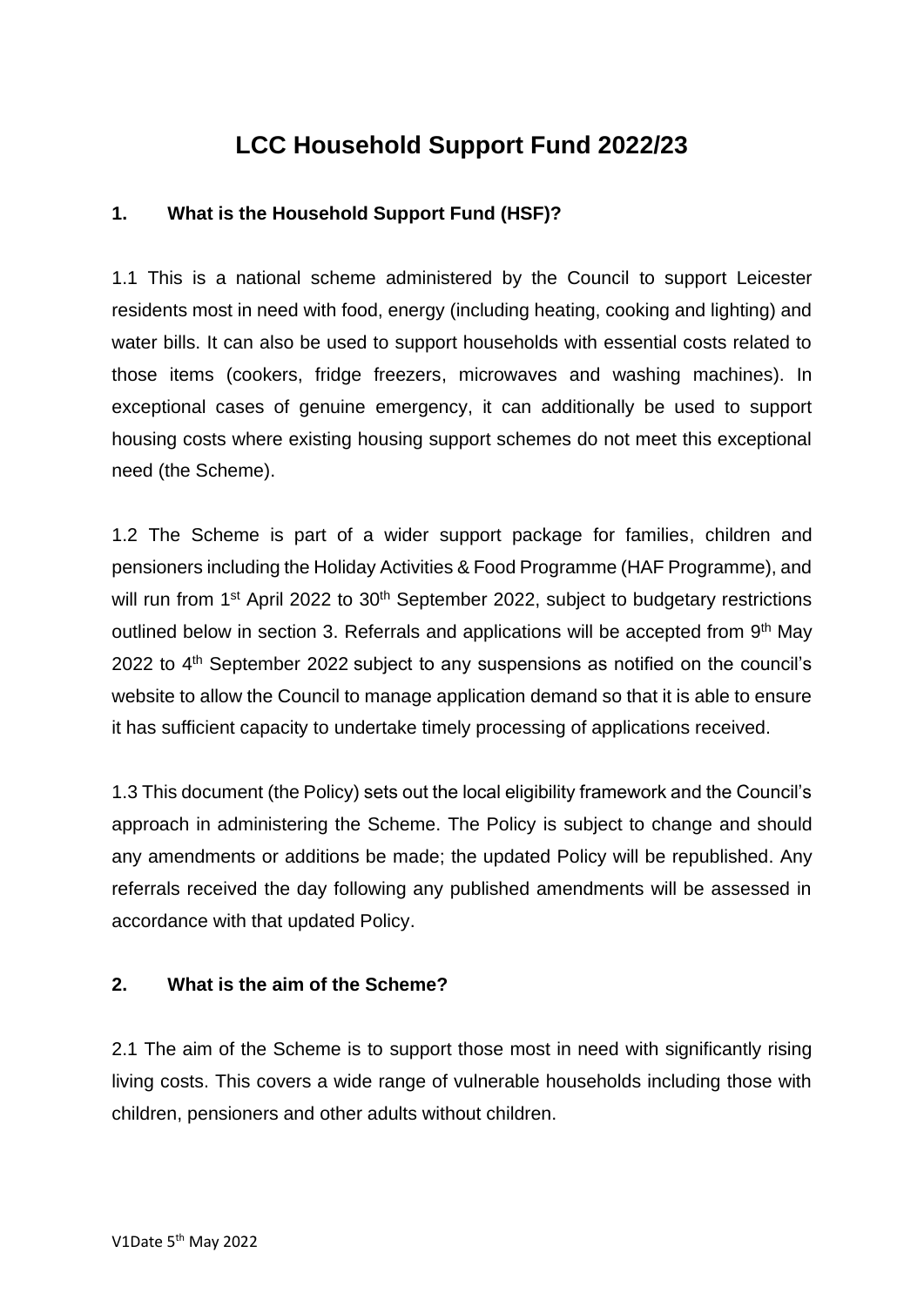2.2 The Policy, in line with the guidance published by the DWP, seeks to make grant awards for all residents in respect of whom a valid referral is made during the operation of the Scheme and the full eligibility criteria outlined in section 4.1 below is satisfied, subject to the conditions contained within the Policy.

## **3. What are the main features of the Scheme?**

3.1 Grant awards will be made from a limited budget allocation from Central Government of **£3,429,353.16** ("the Funding"), though the budget will also be utilised to cover the cost of administering the Scheme, meaning funding for distribution will be reduced accordingly. The Council will not be able to make further awards once the Government grant has been spent.

3.2 The Government grant conditions ("Conditions") require that:

- •at least 33.33% of the Funding will be ring-fenced to support households with children,
- At least 33.33% of the Funding is allocated to support households that include a person who has reached state pension age by  $30<sup>th</sup>$  September 2022 (but does not include any children), and
- •Up to 33.33% of the Funding may be used to assist other households.

3.3 A "child" is defined as either:

- A person who will be under the age of 19 as at 30<sup>th</sup> September 2022, or
- •A person aged 19 or over in respect of whom a child-related benefit is paid or free school meals are provided during the Grant Period.

3.4 The Conditions set out the following categories of eligible expenditure:

- Food;
- Energy for the purpose of domestic heating, cooking or lighting,
- Water bills including for drinking, washing, cooking, and sanitary purposes and sewerage;
- Essentials linked to energy and water;
- Wider essentials not linked to energy and water;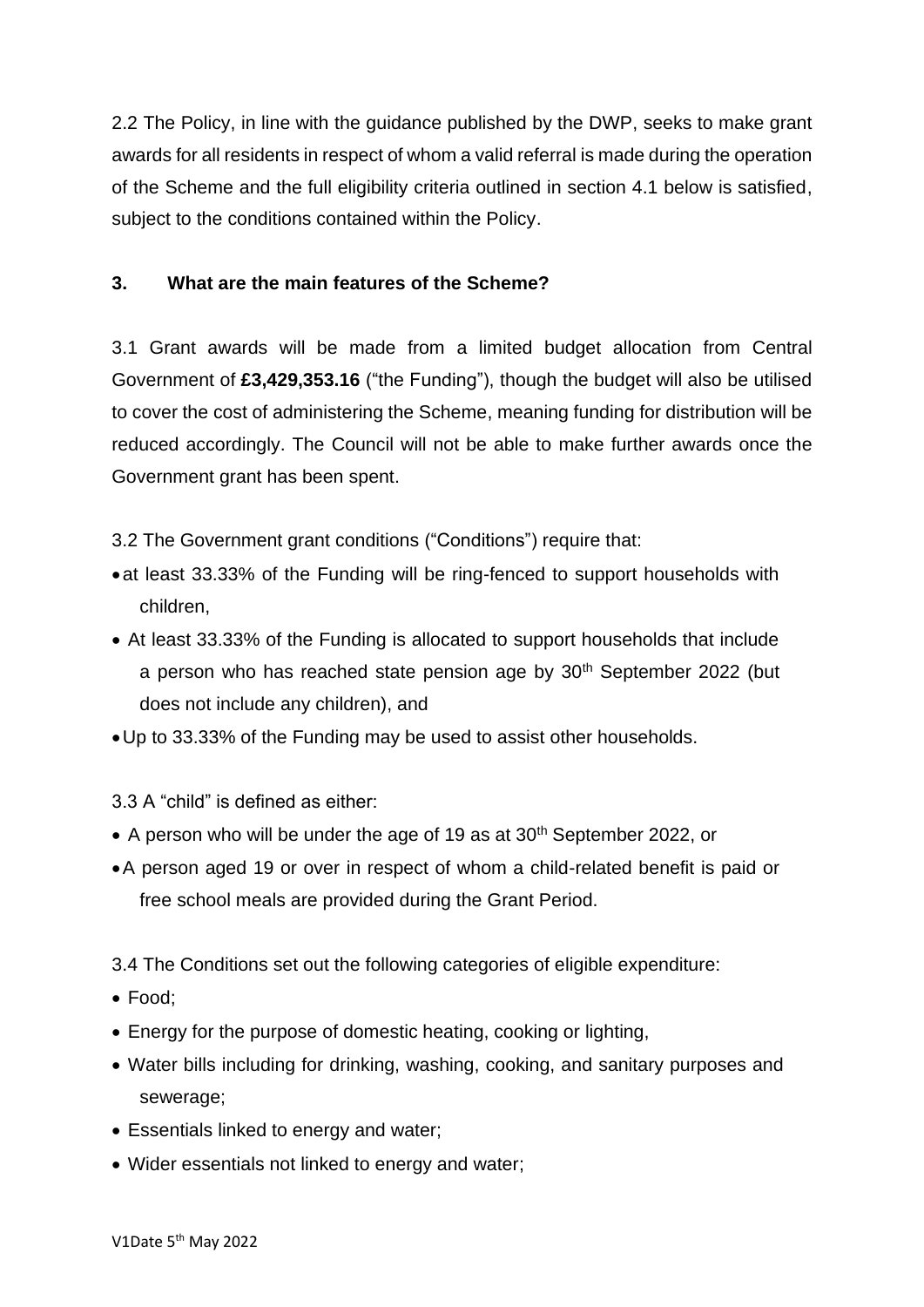• Housing Costs subject to 3.5 to 3.9 below.

3.4 The Fund can only be used to support Housing Costs in exceptional cases of genuine emergency where existing housing support schemes do not meet this exceptional need. Where eligible, ongoing housing support for rent must be provided through the housing cost element of Universal Credit (UC) and Housing Benefit (HB) rather than the Household Support Fund. In addition, eligibility for Discretionary Housing Payments (DHPs) must first be considered before emergency housing support is offered through the Household Support Fund. The Authority must also first consider whether the claimant is at statutory risk of homelessness and therefore owed a duty of support through the Homelessness Prevention Grant (HPG).

3.5 In exceptional cases of genuine emergency, households in receipt of HB, UC, or DHPs can still receive housing cost support through the Household Support Fund if it is deemed necessary by the Authority. However, the Fund should not be used to provide housing support on an ongoing basis or to support unsustainable tenancies.

3.6 Individuals in receipt of some other form of housing support could still qualify for the other elements of the Household Support Fund, such as food, energy, water, essentials linked to energy and water and wider essentials.

3.7 The Fund cannot be used to provide mortgage support, though homeowners could still qualify for the other elements of the Fund (such as food, energy, water, essentials linked to energy and water and wider essentials). Where a homeowner is having difficulty with their mortgage payments, they should contact their lender as soon as possible to discuss their circumstances as lenders will have a set procedure to assist.

3.8 The Fund can exceptionally and in genuine emergency be used to provide support for historic rent arrears built up prior to an existing benefit claim for households already in receipt of Universal Credit and Housing Benefit. This is because these arrears are excluded from the criteria for Discretionary Housing Payments. However, support with rent arrears is not the primary intent of the fund and should not be the focus of spend.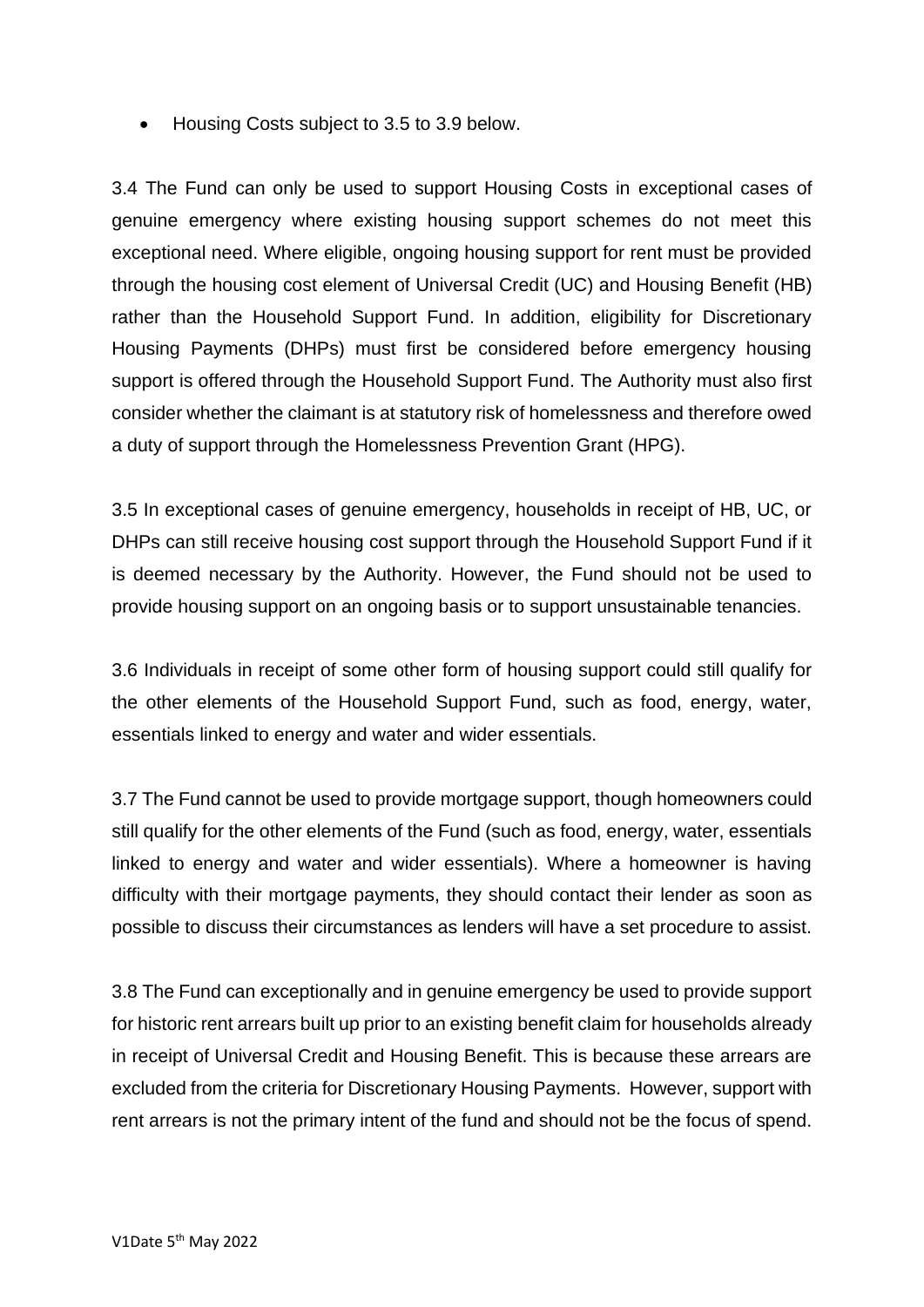3.9 Subject to meeting the eligibility as contained in this Policy, successful claimants will receive a grant award. The nature of the grant to be given is at the discretion of the Council. Consideration will be given to the referral request and available information regarding the household's circumstances. Where a claimant is successful the following awards may be made:

- For all award types, a single award covering the grant period repeat referrals will not be accepted.
- Referrals for white goods will not be accepted if a claimant household has already received that item from a Council discretionary scheme within the previous twelve months.
- Only one claimant in each household will be considered to be eligible for the Scheme.

3.10 Referrals will be accepted from  $9<sup>th</sup>$  May 2022 until  $4<sup>th</sup>$  September 2022. Grant awards will take the form of vouchers, credit or item delivery in respect of one or more items of the award as detailed below, the form of which will be at the discretion of the Council taking into account the claimant's circumstances and the resources at the Council's disposal.

3.11 Eligibility is assessed as per household, taking into account household composition. A household is defined as the lead claimant, their partner, spouse or civil partner if they have one, any other adults living in the property, and any dependent children. Where energy costs are required, the lead claimant should wherever possible be the individual named on the bill.

3.12 All grant awards must be distributed by no later than  $4<sup>th</sup>$  September 2022. Applications submitted after this date will not be considered. Any awards made prior to this date which have resulted in the issue of any e-vouchers will continue to be valid for use up to the 30<sup>th</sup> September 2022, after which they will expire.

## **4. Am I eligible for support?**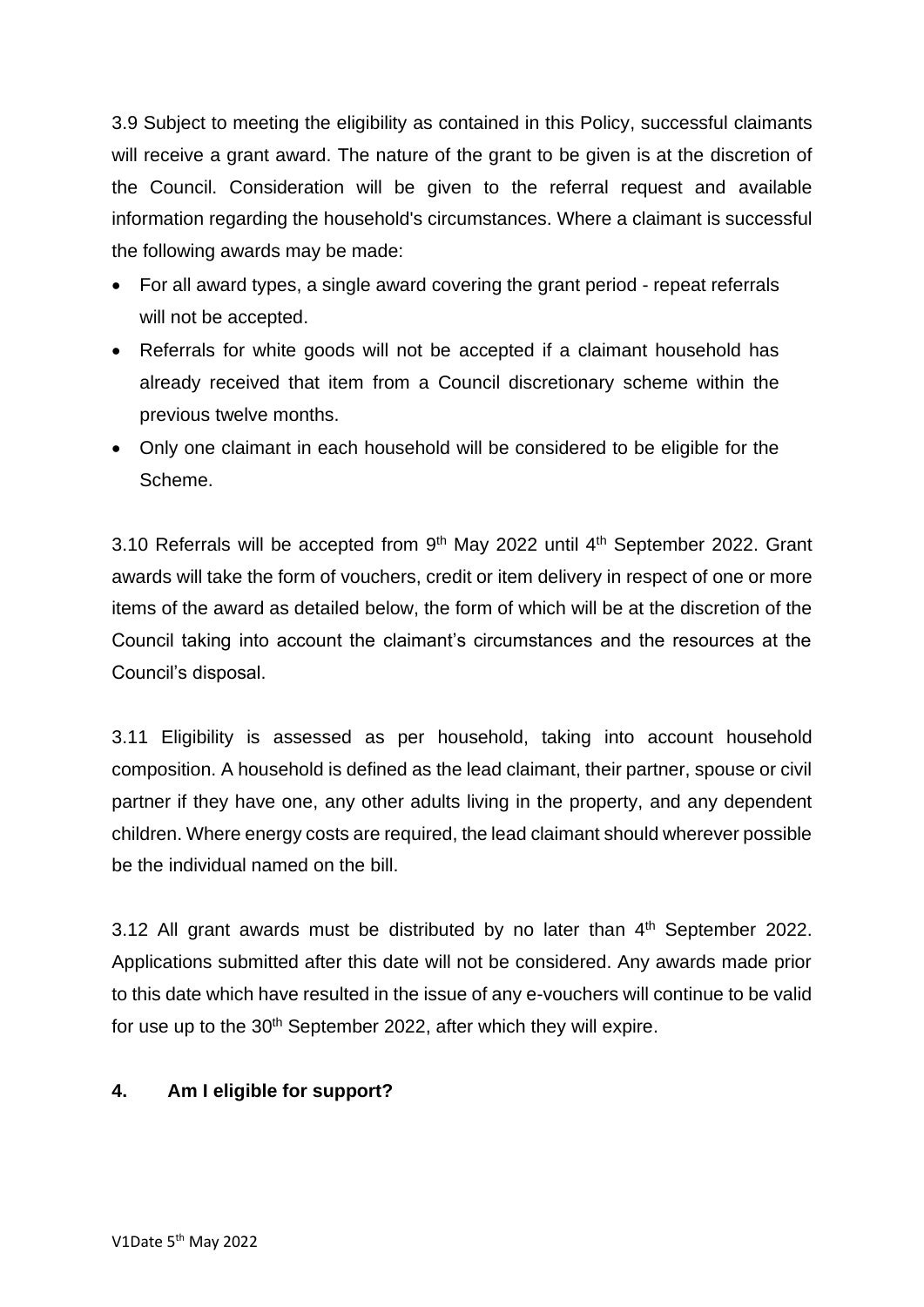4.1 In order to be eligible for a grant award, a lead claimant in respect of a claimant household must meet the following criteria:

- be resident within Leicester, unless a household member is a foster carer for a child previously under the Council's care; and
- be aged sixteen years or more; and
- be on a low income<sup>1</sup>; and
- be experiencing financial hardship<sup>2</sup>. or
- be considered financially vulnerable (see Appendix 1);

4.2 A claimant household consisting only of persons without recourse to public funds<sup>3</sup> will not be eligible for a grant award. The only exception in which such a household will be considered is where there is a genuine care need that does not arise solely from destitution leading to a statutory duty for the Council:

- there are community care needs, and/or;
- they have serious health problems, and/or;
- there is a risk to a child's wellbeing.

Households that meet the criteria are known to the Council's Persons from Abroad Team.

## **5. Which departments and agencies are able to make a referral on my behalf?**

5.1 The Council will accept referrals received from the following trusted partners and departments:

- Children's Services;
- Education;
- Adult Social Care;
- Housing;

 $1$  "low income" means you are receiving less than the full-time National Living Wage of £356.25 per week.

<sup>&</sup>lt;sup>2</sup> "financial hardship" means that you or your household are not able to pay bills, repay debts, buy essential items or are otherwise experiencing difficulties because you have less money than usual.

<sup>&</sup>lt;sup>3</sup> As defined by s.115 of the Immigration and Asylum Act1 995.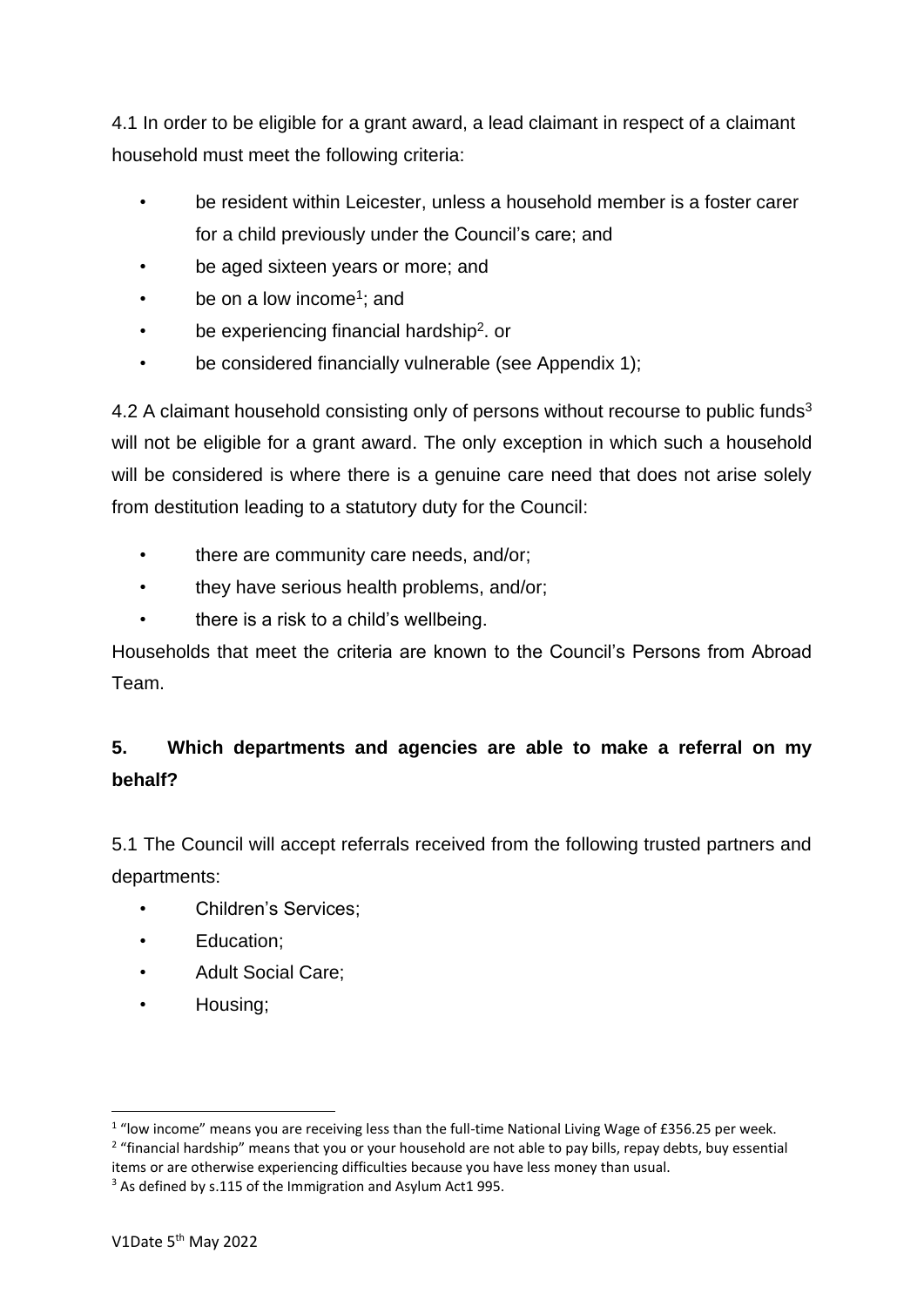## **6. What do I need to provide with my referral?**

6.1 We will, for all applications under the scheme, ask referral partners to provide the following mandatory information, without which the referral may be refused:

- Confirmation that identity has been verified at source<sup>4</sup>, or that sufficient information has been provided for identity to be traced by the Council<sup>5</sup> and that the referrer is satisfied on the basis of the evidence provided to them that the criteria for eligibility is satisfied;
- The reason for the referral, i.e. which of the eligibility criteria in section 3 are met;
- Name:
- Address and postcode;
- Mobile number and email address, unless assessed as digitally excluded – our preferred and fastest award method is digital;
- Household composition;
- If requesting support for heating or lighting through a billed supply, evidence of supply within the last three months (including the bill payer's name, supply address, supplier name, account reference and the supplier's bank details) and, if applying for historic utilities debt, evidence of that debt (e.g. a recent bill).

6.2 The referral partner must also provide the following information wherever possible:

- Landline number;
- Gender:
- Ethnicity:
- Disability status.

6.3 Referral partners must declare on a relevant household's behalf that they meet all relevant eligibility criteria.

<sup>&</sup>lt;sup>4</sup> In order to meet this obligation, we ask that your organisation has verified both a form of photo ID (confirming the lead claimant's identity) and proof of address (confirming their residence)

<sup>&</sup>lt;sup>5</sup> As governed by the mandatory sections of the referral form outlined below.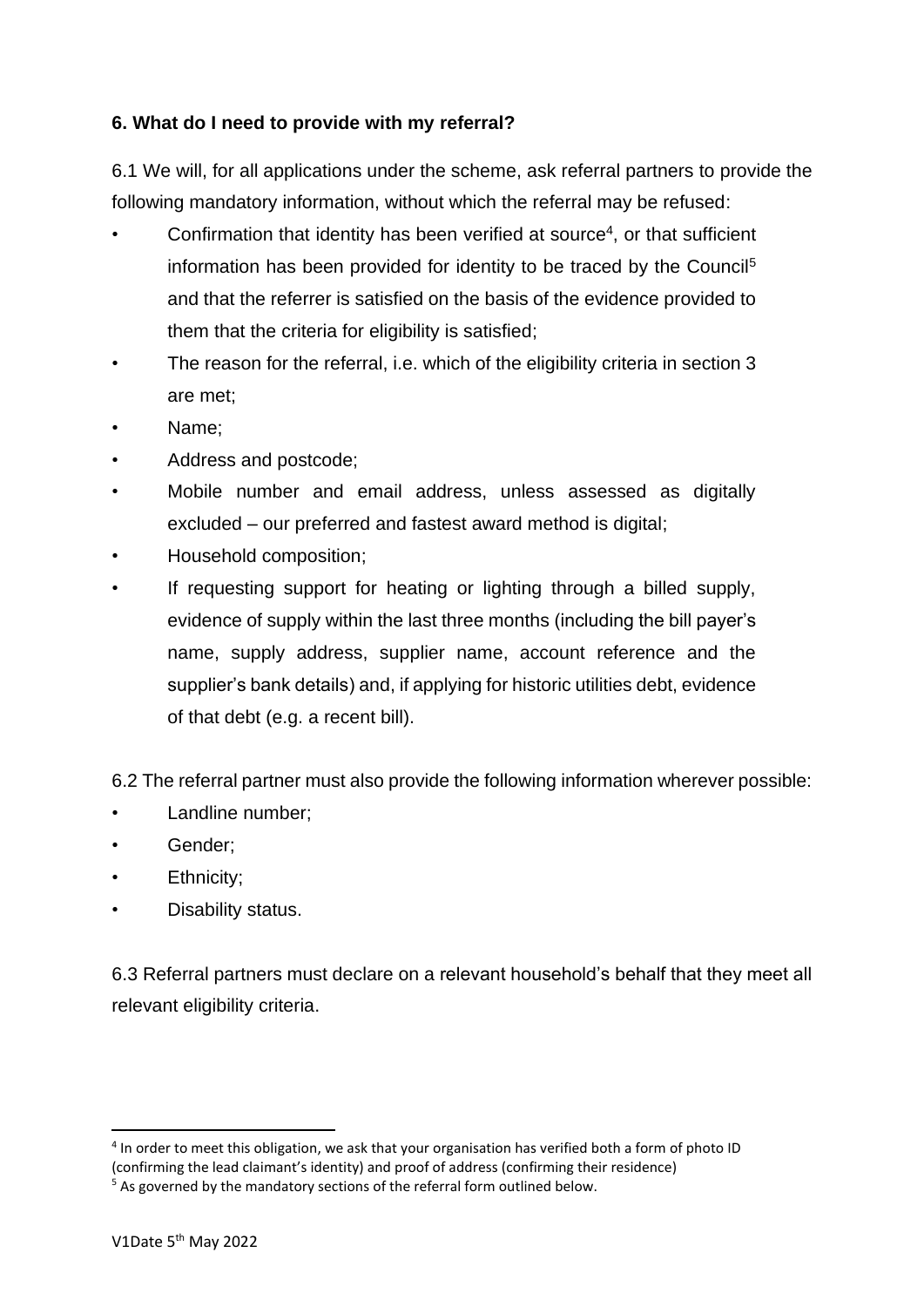## **7. How will the household receive their award?**

7.1 Grant awards will be made in the following ways:

- Food, by e-voucher redeemable at a variety of retailers;
- Gas, by e-voucher or referral to directly credit accounts;
- Electricity, by e-voucher or referral to directly credit accounts;
- District Heating, by directly crediting rent accounts;
- Water/sewerage  $-$  by referral to directly credit accounts, subject to account deficit (awards cannot be made to accounts in credit);
- Microwaves, cookers, fridge freezers and washing machines  $-$  by delivery;
- Rent payments by directly crediting rent accounts or direct transfer to your landlord

## **8. How will I be notified of the decision?**

8.1 The Council will provide a written notice of its decision to the referrer or claimant for direct applications, by email. It is the responsibility of the referring party to inform the referred household of the outcome. For direct applications, the Council will provide this notice to the claimant by email. The decision notice will set out:

- a summary of the factors considered in reaching the decision;
- details of how to request a review or obtain more information about the decision;
- details of how the award (if any) will be made.

## **9. What can I do if I want the decision to be reviewed?**

9.1 A lead claimant who is refused an award under the Scheme or is awarded less support than requested may ask the Council to review the decision within one month of the date of the decision. Such a request should be made in writing to [household](mailto:household-support-fund@leicester.gov.uk)[support-fund@leicester.gov.uk.](mailto:household-support-fund@leicester.gov.uk)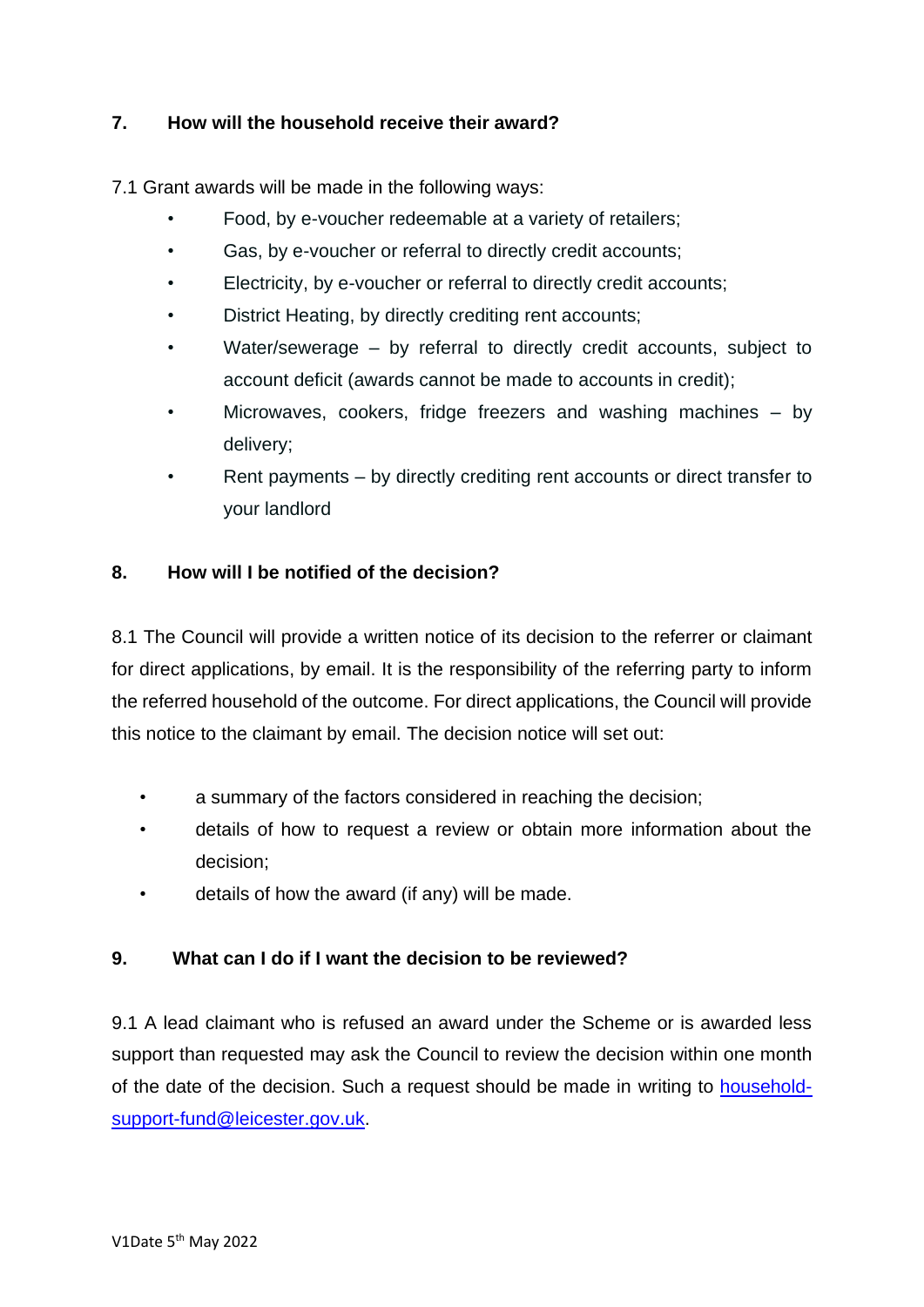9.2 The review will be conducted by an officer who was not involved in the original decision.

9.3 There is no statutory right appeal against a decision not to award a grant, or against the value or composition of any grant. Complaints regarding the administration/service provided of the scheme should be made using the Council's complaints service at [complaints@leicester.gov.uk.](mailto:complaints@leicester.gov.uk) The only further recourse for referred households is through judicial review or a complaint to the Local Government Ombudsman.

## **10. How does the Council prevent fraudulent claims for the Scheme?**

10.1 The Council will ensure that all applications are validated by proof of identity, including checking details submitted using our application form with data held by the Council, and for bank accounts where it is necessary to do so.

10.2 If you falsely declare your circumstances, provide a false statement or provide false evidence in support of your application, you may have committed an offence under the Fraud Act 2006.

10.3 Any actual, potential or perceived conflict of interest must be declared by the referring party. Failure to do so will result in the termination of referrals from the referring organisation and a referral to the Police.

10.4 Leicester City Council has a zero-tolerance approach to fraud and financial irregularity. All suspicions of fraud relating to this scheme will be referred to Leicestershire Police. In addition to any criminal action, the Council will seek to recover all fraud losses.

10.5 If it is subsequently identified that a payment under the Scheme has been awarded as a result of false or fraudulent information, including the claiming of duplicate awards, the Council reserves the right to withdraw the award and recover the resulting sum due.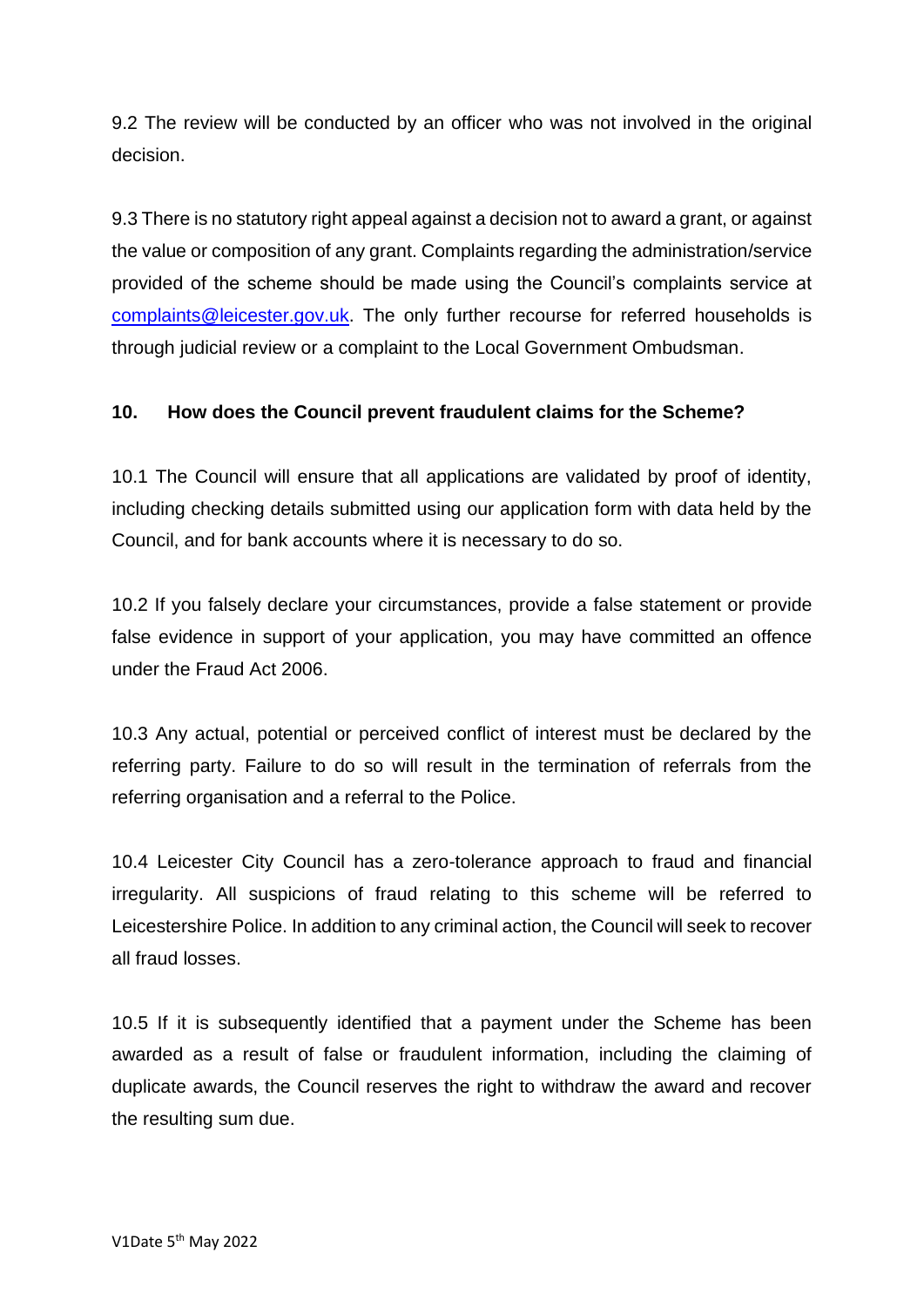## **11. Are the application form and this document accessible in other formats?**

11.1 If you would like a hard copy or large print version please contact Leicester City Council on 0116 454 1006 or via email at [SDIO@leicester.gov.uk](mailto:SDIO@leicester.gov.uk) or by post at the following free post address: Freepost RTRE-HTRJ-CSSJ, Service Improvement Team, Leicester City Council, Revenues & Benefits Department, York House, 91 Granby Street, LEICESTER, LE1 6FB.

11.2 The online form is accessible in relation to many forms of disability, including compatibility with read-to-user technology. Decision awards and notifications will also follow in this format.

11.3 Digitally excluded claimants are advised to contact one of the referring departments in section 5.1 above for support in completing their referral.

## **Appendix: Background and Legislative Framework**

## **1. Finance and Monitoring**

1.1 The Council will operate the scheme under Government guidelines. Grant awards are limited by government grant and cannot be increased.

1.2 The Council will undertake monitoring of the number and amount of grant awards in relation to the available relevant budget. The purpose is to ensure the grant awards budget has sufficient funds to meet demand throughout the period of the scheme.

1.4 The Council will also monitor cases where a grant referral has been refused to ensure decisions are being made fairly and consistently. The Council is subject to the general equality duty.

1.5 This means that steps will be taken to monitor implementation of this policy to ensure no one is subject to disproportionate adverse treatment because they had a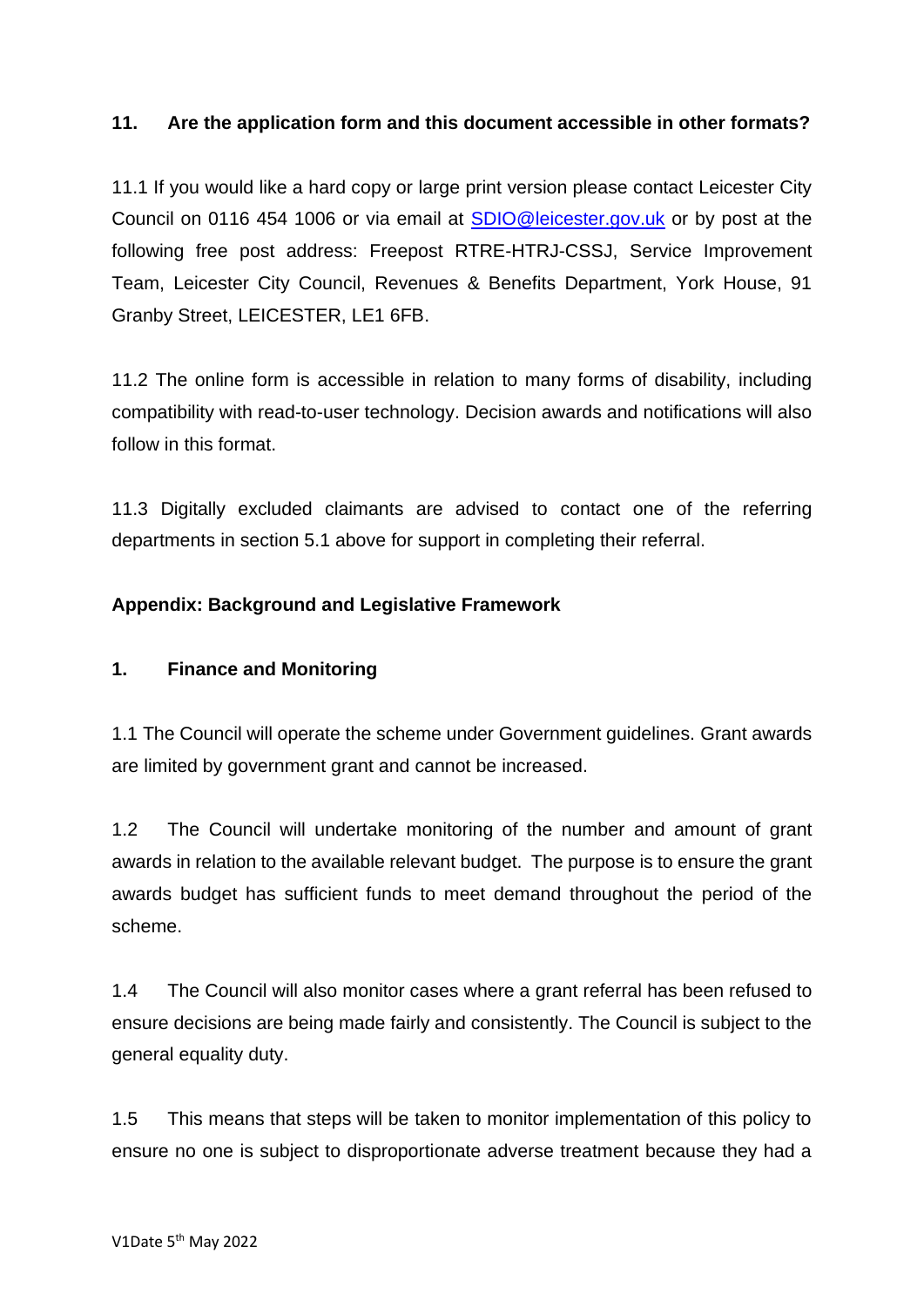protected characteristic. The general equality duty requires that the Council has due regard to the need to:

Remove or minimise disadvantages suffered by persons who share a relevant protected characteristic that are connected to that characteristic

Take steps to meet the needs of persons who share relevant protected characteristic that are different from the needs of persons who do not share it

• Foster good relations.

## **2. Legislative framework & equality monitoring arrangements**

2.1 The Council may use any evidence and information supplied to it in respect of the Scheme to check the eligibility of the applicant in respect of this scheme or any other welfare benefit, discounts or exemptions in compliance with its powers and obligations under Data Protection Act 2018 and other legislation. Our data sharing and fair processing detail can be found at the following web link: [http://www.leicester.gov.uk/your-council-services/council-and-democracy/key](http://www.leicester.gov.uk/your-council-services/council-and-democracy/key-documents/internet-disclaimer/)[documents/internet-disclaimer/](http://www.leicester.gov.uk/your-council-services/council-and-democracy/key-documents/internet-disclaimer/)

## **3. Definition of financial vulnerability to determine eligibility**

3.1 The scheme is intended to support households who are financially vulnerable, having no or limited financial resilience and would be likely to present as:

- A working or benefit household on a low income, particularly those with a recent reduction in entitlement due to legislative changes, struggling to pay the bills (e.g. due to increases in gas/electricity tariffs) and just about managing financially (also known as cliff edge households); or
- Experiencing an immediate and unforeseen financial crisis, or;
- A household with Safeguarding needs (for professional referrals only, see 4. below)